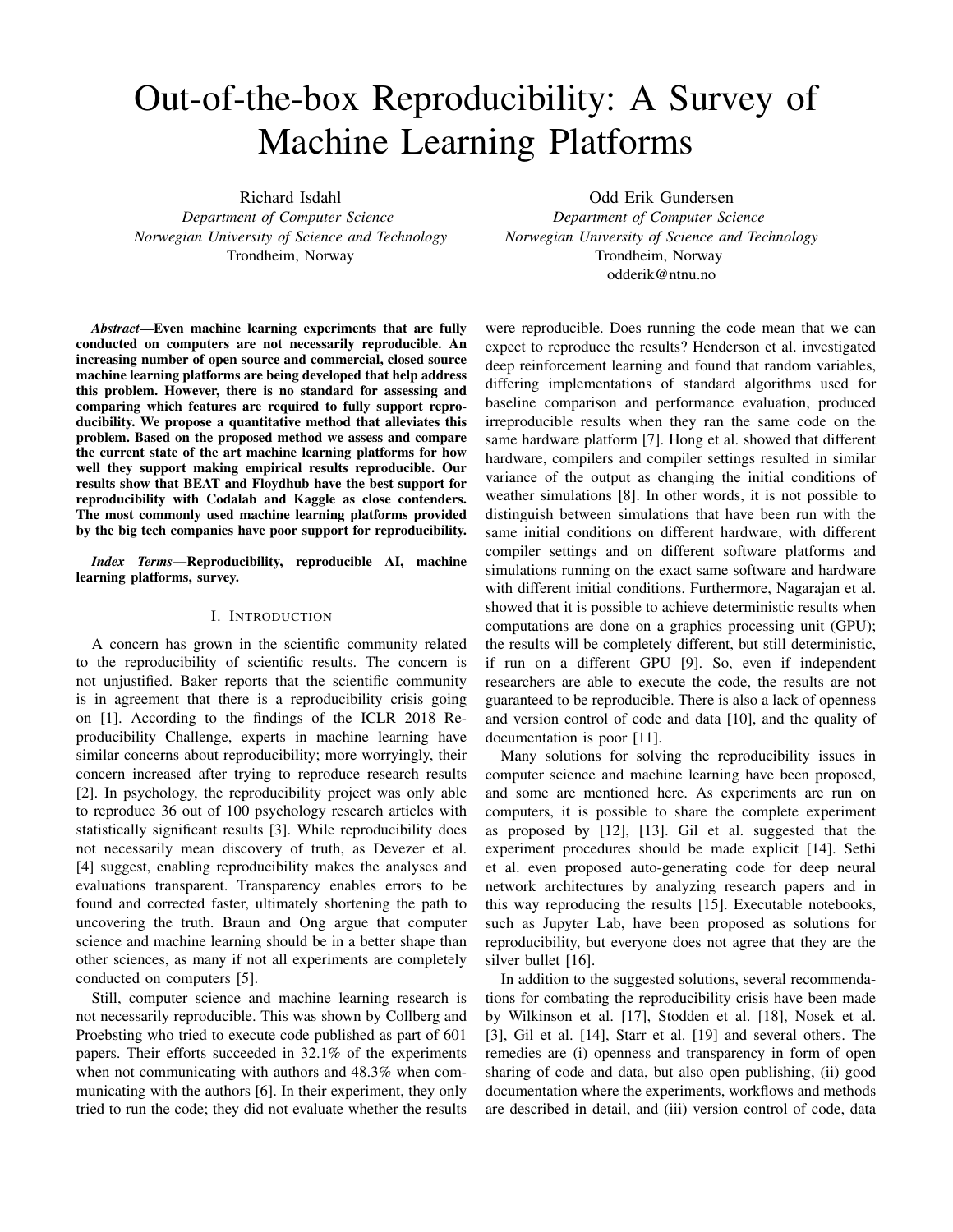and results, (iv) proper citation of code and data, (v) licenses so that it is clear how code and data can be used and finally (vi) preregistering of study designs to avoid p-hacking and HARKing.

The reproducibility crisis happens at the same time as there is an increased interest in machine learning and artificial intelligence. The top-conferences in AI and machine learning get increased attention. For example, AAAI<sup>1</sup> had 3800 submissions in 2018 and close to 8000 in 2019. For  $IJCAI<sup>2</sup>$ , the numbers were 3500 in 2018 and 4500 in 2019. Lately, many machine learning platforms have been introduced, both open source and closed source, that run locally or in the cloud. Cloud solution providers such as Google, Amazon and Microsoft provide machine learning services as part of their cloud offering. Other solutions exist as well.

Goal: Given that (i) reproducibility is an issue, even in computer science and for machine learning, (ii) the increased interest in machine learning research and (iii) the amount of machine learning platforms that have been introduced lately, how easy is it to conduct research in machine learning that is well documented and reproducible? Our goal is to investigate how well current machine learning platforms support reproducibility out-of-the-box.

Contribution: Our contributions are threefold: (i) we propose a framework for comparing the support for reproducibility of machine learning frameworks, (ii) we conduct a survey of how well machine learning platforms support reproducibility and (iii) we analyse which features that should be developed for the different platforms in order to improve reproducibility support.

Results: The results of our survey show that no machine learning platform fully supports the feature set described by the proposed framework. More development is still needed for the surveyed platforms to fully support reproducibility.

The rest of this paper is organized as follows: Reproducibility is discussed in section 2. In section 3, a framework for quantifying reproducibility support is presented. The research method is presented in section 4. The survey platforms are introduced in section 5, while section 6 contains the results of the survey. The results are discussed in section 7. Section 8 concludes and provides some guidelines for potential future work.

## II. REPRODUCIBILITY

No ultimate definition of reproducibility is agreed upon. Instead, researchers have presented several competing definitions. Despite, the literature mostly agrees that reproducibility is not a boolean variable. An experiment is not reproducible or not reproducible; reproducibility comes in different shades. Drummond argues that replication means to exactly replicate the original experiment and that reproducibility is obtaining the same results from quite a different experiment [20]. Stodden states that replication is re-running the experiment with code and data provided by the author, while reproduction is a broader term that implies both replication and the regeneration of findings with at least some independence from the original code and/or data [21]. Peng suggests that reproducibility is a continuous variable ranging from only a paper describing an experiment being shared to the linked executable code and data being shared along with the paper [22]. Goodman et al. present three different terms describing reproducibility: 1) Methods reproducibility means that the exact same procedures could be exactly followed, 2) Results reproducibility refers to obtaining the same results from conducting an independent study whose procedures closely match the original study and 3) Inferential reproducibility in which qualitatively the same conclusions can be drawn from an independent study or reanalysis of the original study [23]. Gundersen and Kjensmo propose that for AI research three reproducibility degrees can be defined based on which documentation the original researchers share with independent researchers [11]. The documentation could be divided into (i) the scientific report, (ii) the data and (iii) the code from the original experiment. Tatman et al. suggest three levels also based on what is shared: 1) Low reproducibility: paper is shared, 2) Medium reproducibility: paper, code and data are shared, 3) High reproducibility: paper, code, data and environment is shared [24]. Plesser provides a good overview of different definitions [25].

# III. QUANTIFYING SUPPORT FOR REPRODUCIBILITY

Our work build on the definition of reproducibility and the method for quantifying reproducibility that are suggested by Gundersen and Kjensmo [11]. They propose three factors, one for each documentation type, and specify variables that describe each of these three factors. The three factors are *Method*, describing the scientific report communicating methods and ideas to other researchers, *Data*, which is not only about sharing the data, but also indicating which parts were used for training, validation and testing, and *Experiment*, which is the code both for running the experiment and for any methods that are developed. Inspired by Gundersen et al. [26] we expand the set of variables from the 16 to 22. The idea is that the variables and factors are relevant for reproducing the results of empirical artificial intelligence research described in a scientific paper. The documentation quality and reproducibility degree of empirical AI research could be quantified by three metrics. We base our survey on the same idea, but instead of scoring a research paper on how reproducible it is, we assess how well machine learning platforms support reproducible empirical research by scoring the platforms on whether they have features that implement the variables. See table I for a description of the variables and the factors they belong to.

The three reproducibility metrics are defined as follows:

$$
R1F(p) = \frac{\delta_1 Method(p) + \delta_2 Data(p) + \delta_3 Exp(p)}{\delta_1 + \delta_2 + \delta_3} \tag{1}
$$

$$
R2F(p) = \frac{\delta_1 Method(p) + \delta_2 Data(p)}{\delta_1 + \delta_2},
$$
 (2)

<sup>1</sup>https://www.aaai.org

<sup>2</sup>https://www.ijcai.org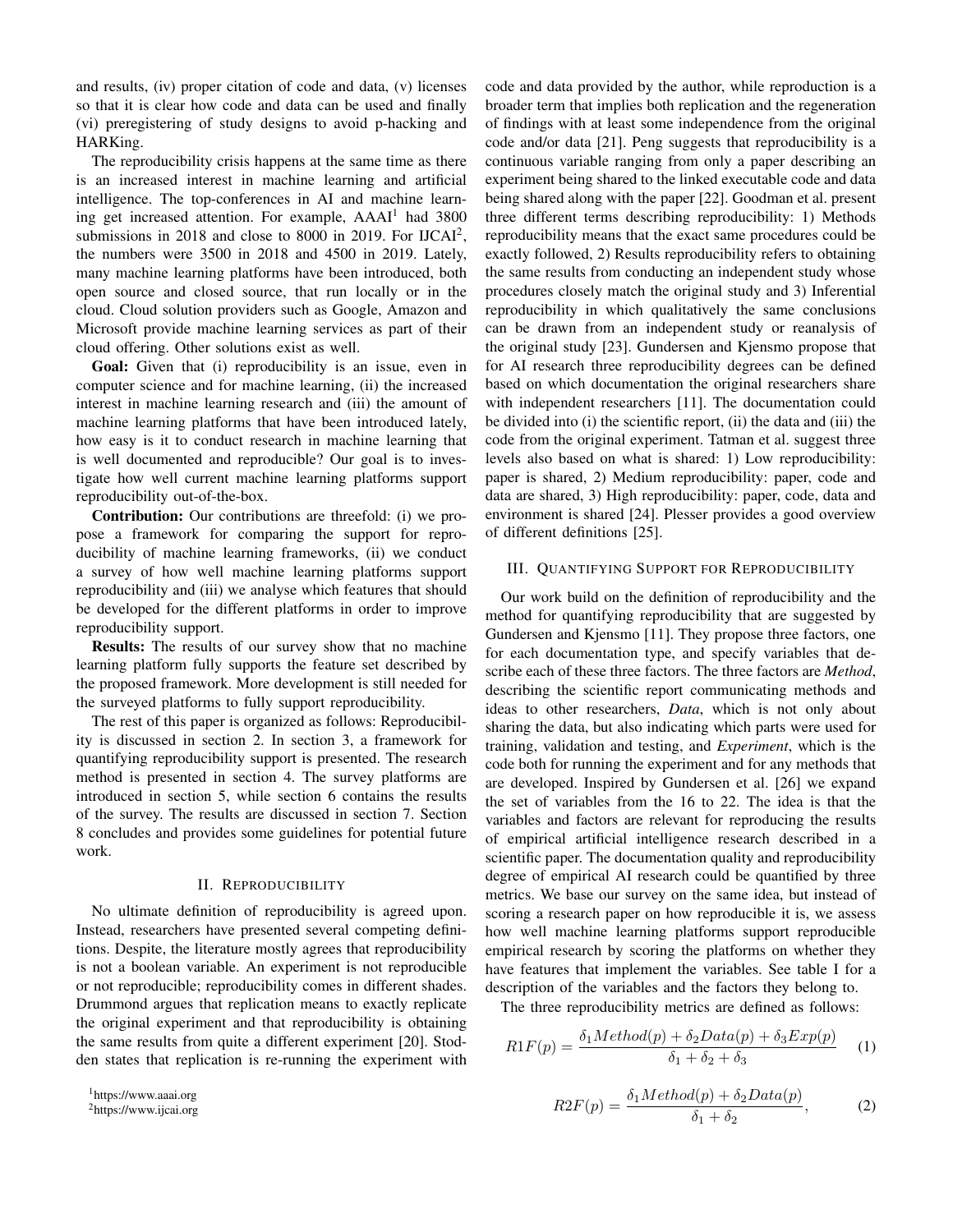TABLE I CONTAINS THE DEFINITIONS OF WHAT THE DIFFERENT VARIABLES MEAN, AND WHICH FACTORS THEY BELONG TO.

| <b>Factor</b> | <b>Variable</b>      | <b>Description</b>                                                                                          |  |  |  |
|---------------|----------------------|-------------------------------------------------------------------------------------------------------------|--|--|--|
|               | Results              | Document the results (i.e., measures and metrics) and the analysis.                                         |  |  |  |
|               | Analysis             | Explicitly indicate whether the analysis supports the hypotheses.                                           |  |  |  |
|               | <b>Justification</b> | Validate that the chosen datasets, empirical design, and metrics are appropriate for assessing the results. |  |  |  |
|               | Workflow             | Workflow representation that summarizes how the experiment is executed and configured.                      |  |  |  |
| Experiment    | Workfl. exec         | Workflow execution traces providing settings and initial, intermediate, and final data.                     |  |  |  |
|               | Hardware             | Document the hardware used for running the experiments.                                                     |  |  |  |
|               | Software             | Document the software dependencies.                                                                         |  |  |  |
|               | Exp. cite            | Automatically generate reference entry for experiment.                                                      |  |  |  |
|               | Code repo            | Shared code through community repository.                                                                   |  |  |  |
|               | Code metadata        | Include basic metadata for describing the code (language etc.).                                             |  |  |  |
|               | Code license         | Include a license.                                                                                          |  |  |  |
|               | Code citeable        | Generate a digital object identifier (DOI) or persistent URL (PURL) for the version used.                   |  |  |  |
|               | <b>Hypothesis</b>    | Document the hypotheses to be assessed.                                                                     |  |  |  |
|               | Prediction           | Document the predicted outcome of the experiment.                                                           |  |  |  |
| Method        | Setup                | Parameters and the conditions to be tested and desired statistical significance of results.                 |  |  |  |
|               | Prob. desc.          | Support description of the problem that is intended to solve.                                               |  |  |  |
|               | <b>Outline</b>       | Support for outlining the method conceptually.                                                              |  |  |  |
|               | Pseudo code          | Support for describing the AI method as pseudo code.                                                        |  |  |  |
|               | Data repo            | Share data in a community repository.                                                                       |  |  |  |
| Data          | Data metadata        | Include basic metadata that describes the data.                                                             |  |  |  |
|               | Data license         | Give the data a license.                                                                                    |  |  |  |
|               | Data citeable        | Generate a digital object identifier (DOI) or persistent URL (PURL) for the version used.                   |  |  |  |

$$
R3F(p) = Method(p),
$$
\n(3)

where  $Method(p)$ ,  $Data(p)$  and  $Exp(p)$  are weighted means of the variables describing the three factors Method, Data and Experiment for a platform  $p$ . Hence, a platform  $p$  can be scored on every variable based on whether it has features that covers the functionality of each variable. In this way, the metrics can be computed for each platform and the platforms can be compared.

The idea behind the different levels is described by Gundersen and Kjensmo [11]. In short, the more detail that is provided by the original researchers, the better chance for independent researchers to get the exact same results independently. The higher the  $R1F$  score, the more variables are covered. However, if only the scientific report is released, independent researchers could still reproduce the results, but not exactly. The higher the  $R3F$  score is the easier it is to reproduce results without any code and data. For example, if independent researchers implement an algorithm described in a scientific report and run it on a different set of data, the claims of the original researchers can still be supported although the exact performance metrics will not produce the exact same values. An example could be independent researchers implementing an artificial neural network as described by the original researchers and testing it on a different data set than what the original researchers used. This new implementation could still perform significantly better than some reference method, and hence the result would be reproduced, although a performance measure, such as accuracy or F1 score, would not get the exact same score as the original experiment.

The weights of the factors are  $\delta_1$ ,  $\delta_2$  and  $\delta_3$  respectively. It is of course possible to give different weights to each variable and factor, but we use uniform weights,  $\delta_i = 1$ , in our study. One could easily argue that uniform weights do not make sense, as some variables clearly are more important than others for enabling reproducibility. The proposed method illustrates how platforms can be scored using the features suggested in related work without trying to give an answer to which factors and variables are most important. Choosing weights without a very structured or well-argued method for doing this could be disputed. A good set of weights could be a question of policy or based on empirical evidence for which features actually are most important for reproducing results. Our position is that finding the right set of weights could be a research project on its own, and this is not the project we report here.

## IV. RESEARCH METHOD

We have assessed 13 machine learning platforms based on the quantitative method proposed above<sup>3</sup>. The platforms have been chosen based on reviewing literature on reproducibility. In addition, we have included the most commonly used machine learning platforms provided by Amazon, Microsoft and Google. The reason we added these machine learning services is that it allows us to analyse whether the more reproducibility

<sup>3</sup>See here for code and data: https://github.com/kireddo/escience2019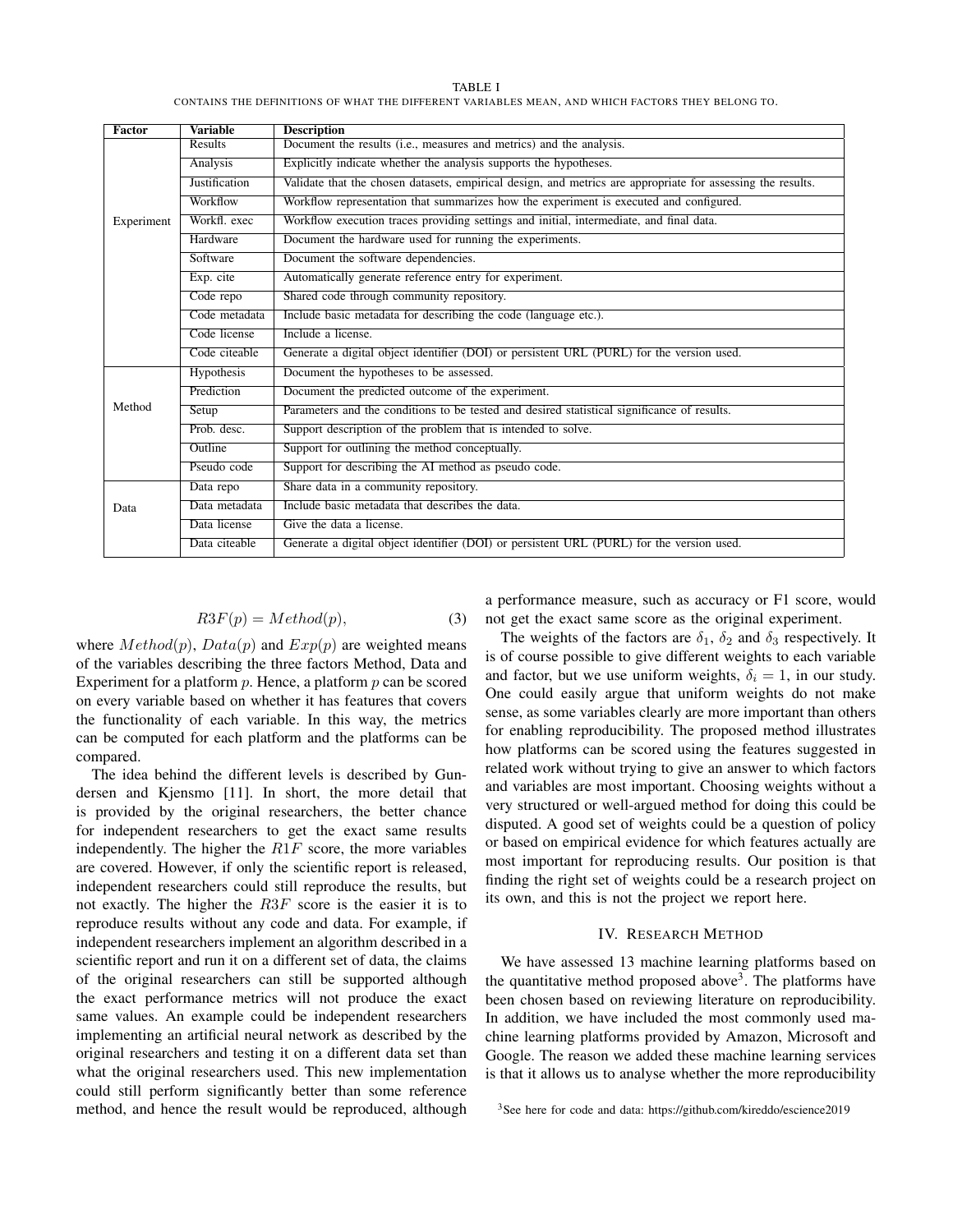oriented platforms provide value in this regard compared to the platforms used daily by the industry.

We use machine learning platform in a broad manner. We do not restrict it to be a cloud solution where machine learning experiments can be executed, solutions that could be installed and run on a local machine are included. The idea is that the platform supports and simplifies developing machine learning programs and provides a rich set of functionality. Platforms include more functionality than a library, such as  $SciKi$ -learn<sup>4</sup>. Some of these solutions, such as Polyaxon and Azure ML identify as platforms. StudioML identifies as a framework while OpenML identifies as an environment.

Each platform is scored based on whether a feature is *Supported*, *Partially supported* or *Not supported*. A supported feature gets a score of 1, while a partially supported feature has been scored as 0.5 and a not supported feature is scored 0. We could have used the whole range between 0 and 1 to describe whether a feature is supported, but this would result in a very subjective score, which we wanted to avoid. Partially supported features could either be partially supported as part of the machine learning platform or it could be supported through integration with third party software. In order to get a score of partially supported for integration with third party software the software platform must support such integrations actively.

The primary target for our data collection has been the documentation that is available for each platform. Further investigations have proven necessary in some cases where documentation has been unclear. This has not consisted in properly conducting complete experiments, but rather isolating features where the documentation did not seem to provide sufficient information. Some of the issues with this kind of data collection is discussed further in section VII. The following subsections describe the three factors in more detail.

## *A. Experiment*

The factor Experiment covers the parts of the research which are implemented in software. This includes any novel machine learning methods, the workflow of the experiment, as well as the environment the experiments are executed in. The results can be presented in different ways, such performance metric scores in tables or visualized as graphs. The setup of the experiment should specify and store hyperparameters and environment variables in a understandable representation that can be reviewed later. Workflows are typically represented as graphs where sub-processes of the machine learning experiment are specified as well as the flow of inputs and outputs.

In cloud based computing systems, hardware specifications are typically given as part of the cluster configuration. However, this does not necessarily make it easier for the user to specify and document hardware, as the exact hardware is chosen upon run-time by the cloud platform. None of the assessed cloud computing platforms have ways in place to automatically track the actual hardware (the exact physical machine) used to run experiments. This is contrasted by the careful documentation of equipment taught in undergraduate physics classes. Here, students must document serial numbers of the tools used in order to be able to distinguish between sloppiness and bad tools. In computer science, running on GPUs from different vendors and even different production batches of the same GPU can yield different results [9], so being able to track the exact hardware is clearly valuable. Software dependencies are usually available, often through the use of containers and systems like Docker.

## *B. Method*

The factor Method specifies variables that are part of the textual documentation, the scientific report that is written for independent researchers, so that they are enabled to conduct the experiments themselves. It is written by researchers to convey the ideas and concepts behind the research to other researchers. The documentation describes the machine learning method and the experiment setup with hyperparameters and the environment, so that independent researchers understand the reasoning behind performing an experiment in a given way. For example in the context of a scientific paper, it makes sense to present pseudo code as part of the textual description of the method, rather than with the code, as the pseudo code is there to help other researchers understand the algorithm that is presented. As mentioned, notebooks are judged by many as a solution for running reproducible experiments and can reasonably be expected to improve communicating experiments to other researchers to some extent. However, notebook provide free form text, and therefore they do not provide structure for what exactly to document. Because of this, notebooks can only partially satisfy the the factor method at best.

## *C. Data*

The factor Data specifies variables related to whether data is shared and whether it is specified as which samples are used for training, validation and testing. For experiments to be  $R1F$  and  $R2F$  reproducible, data has to be shared. Hence, in order for a platform to score well on this factor it must offer a possibility to openly host data and tracking which samples were used for what. The most common practice is hosting data on network storage such as S3, Google storage or Azure Blob storage, or on local servers. However, these do not provide versioning, structured meta data, possibility for citing the data or provide licenses. An alternative is to rely on an external data repository. These typically provide more features such as metadata and licenses, as well as Persistent Uniform Resource Locators (PURLs) or Digital Object Identifier (DOIs).

#### V. SURVEYED PLATFORMS

This section provides an overview of the software platforms that have been surveyed.

OpenML<sup>5</sup>: Open source experiment database for machine learning. The platform hosts open data, and defines algorithms in a representation called flows. Datasets and tasks hold rich

<sup>5</sup>https://docs.openml.org/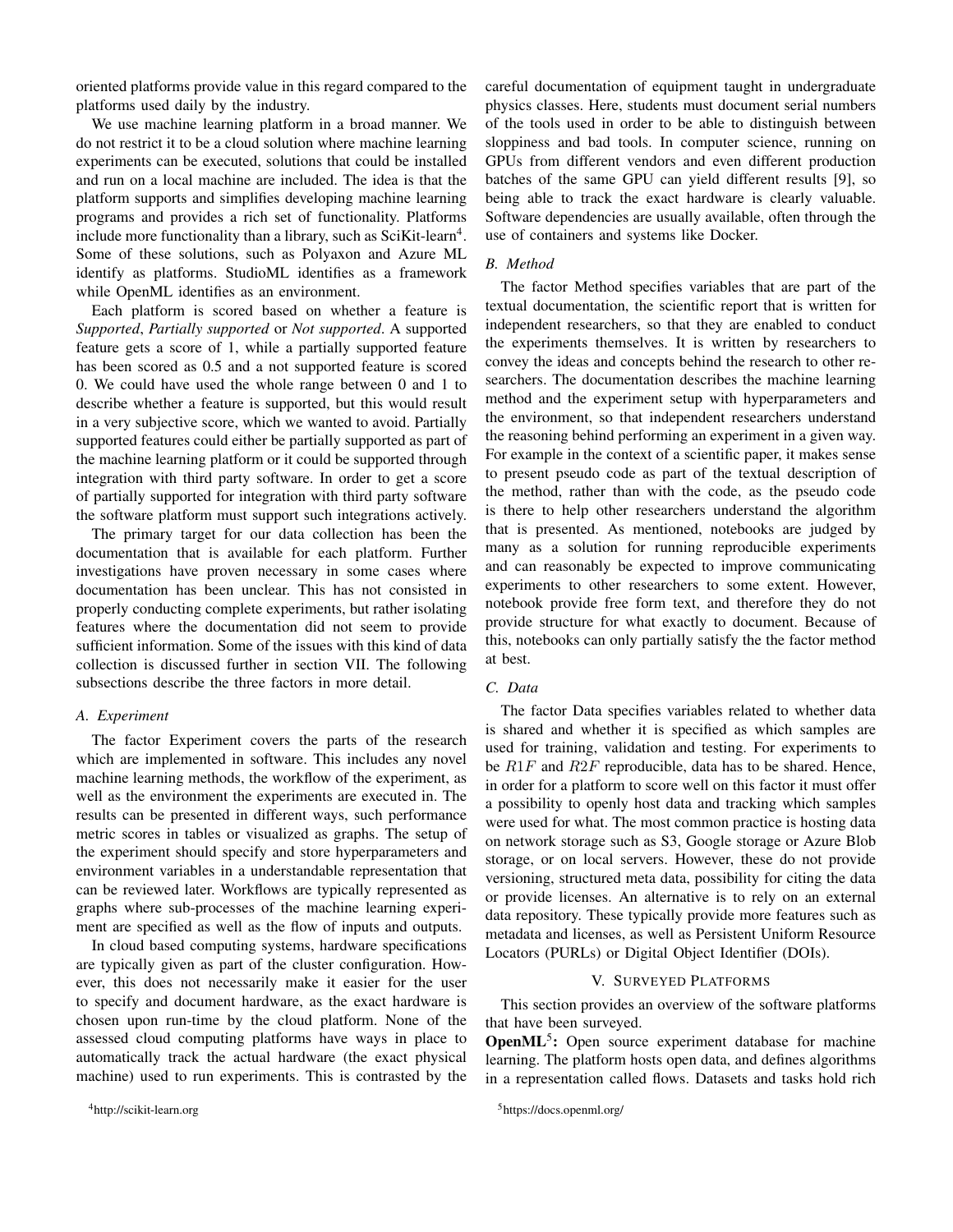metadata, and results from tasks are aggregated and compared over different flows. There is no option to private data or experiments, and code has to be run locally and uploaded through one of their APIs. At the time of the survey, the study feature of OpenML was still not fully implemented. This feature is meant to handle the most of the scientific method tied to the experiments. Because this is not fully implemented, the platform has insufficient support for most of the features relying on this.

MLflow<sup>6</sup>: Machine learning framework that is developed by Databricks, currently in beta. The MLflow project is open source and is made to easily integrate with other systems. It is naturally compatible with other systems developed at Databricks. This allows us to access features such as databricks notebooks. The main features of MLflow itself are its experiment tracking, packaging and deployment support.

Polyaxon<sup>7</sup>: Platform made for building, training and monitoring large scale deep learning applications, currently in beta. It is made to support most popular deep learning frameworks and machine learning libraries. Polyaxon requires a Kubernetes cluster to be run. It offers its own tracking UI for experiments. StudioML<sup>8</sup>: Framework for managing sharing and reproducing Python experiments. It is an attempt to simplify and speed up the machine learning pipeline. The system attempts to avoid being invasive, and should run with little to no alterations to any working python machine learning code. Artifacts, data and logs are stored and organized in predefined data storages.

Kubeflow<sup>9</sup>: Kubernetes native open source machine learning platform, developed at Google. One of the aims is to have a low bar for entry, but a high ceiling for advanced users. Extensive knowledge about Kubernetes should not be necessary for most users. The platform is still in development, and new features are expected to be added in the future. At the moment, the system deployment is built around Ksonnet and TF-serving. Several other projects are also supported.

**CometML**<sup>10</sup>: Python based machine learning platform for tracking and sharing experiments. One of the interesting features offered by CometML is the ability to compare experiments side by side. This allows easy comparisons for differences in code, convergence and hyperparameters among other things. Documentation can be attached to experiments in form of notes, graphs and charts, making them easier to understand and reproduce.

Amazon Sagemaker<sup>11</sup>: Machine learning platform developed by Amazon, made to run on the Amazon Web Services (AWS). It is built from a few separate parts that can be used independently from each other. The system is built on docker containers, which are used to define the setup of the experiments. There are many available containers supporting

different machine learning libraries, and one can also write containers that support custom code.

Google Cloud ML<sup>12</sup>: Google cloud ML engine is a machine learning service built on the Google Cloud Platform (GCP). It supports multiple machine learning frameworks and is integrated with Google storage and Google cloud. It offers a series of custom APIs which are specialized at anything from speech to image recognition. The APIs are packaged separately, so users can pick and choose the features that are desired for their specific systems.

Azure  $ML^{13}$ : Machine learning platform, developed by Microsoft. It has two different services: service and studio. Azure ML service is a more typical platform for development and deployment that requires users to be able to program, while Studio is a simplified drag and drop tool that builds on the same system. Studio is a good option for scientists who are not machine learning experts.

Floydhub<sup>14</sup>: Commercial machine learning platform for Python experiments. It offers a web dashboard with a number of popular features such as Jupyter and Tensorboard integrated. Floydhub is integrated with Github and offers version control and sharing for both code and data. The platform is built on offering cloud services.

BEAT<sup>15</sup>: Open source machine learning platform, developed at Idiap Research Institute in Switzerland. BEAT hosts both data and source code openly on the platform, but there are also features for hiding experiments, data and code. The platform is built on a component called toolchains, which describes the workflow of the experiments in block diagrams [27].

 $Codalab<sup>16</sup>$ : Open source machine learning platform for researchers, built by Microsoft. The platform is split into two parts, competitions and worksheets. The worksheets is the part that primarily looks to support reproducible experiments. Codalab hosts data and source code and offers an interface for easily accessible executable papers.

**Kaggle**<sup>17</sup>: Data science platform built around sharing of data and machine learning competitions. Kaggle hosts a large data repository, as well as code in the form of notebooks and scripts. The platform offers a free cloud computing service with options to run on both CPU and GPU. The APIs also allow users to easily download content to work on it locally. There is an established community of researchers who frequent Kaggle competitions.

## VI. RESULTS

We found that scoring was difficult at times. One challenge in particular is when a platform integrates with some external system like a source control management system or notebooks. One question is whether the integration with the external system fully extends the functionality of the

<sup>6</sup>https://www.mlflow.org/docs/latest/index.html

<sup>7</sup>https://docs.polyaxon.com/, Version 0.2.9

<sup>8</sup>http://docs.studio.ml/en/latest/index.html

<sup>9</sup>https://www.kubeflow.org/docs/about/kubeflow/, Version 0.3

<sup>10</sup>https://comet-ml.com/docs/, Version 1.0.31

<sup>11</sup>https://sagemaker.readthedocs.io/en/latest/, Version 1.11.2

<sup>12</sup>https://cloud.google.com/ml-engine/docs/

<sup>13</sup>https://docs.microsoft.com/en-us/azure/machine-learning/service/

<sup>14</sup>https://docs.floydhub.com/, Version 0.11.14

<sup>15</sup>https://www.beat-eu.org/platform/static/guide/

<sup>16</sup>https://github.com/codalab/codalab-worksheets/wiki

<sup>17</sup>https://www.kaggle.com/docs/kernels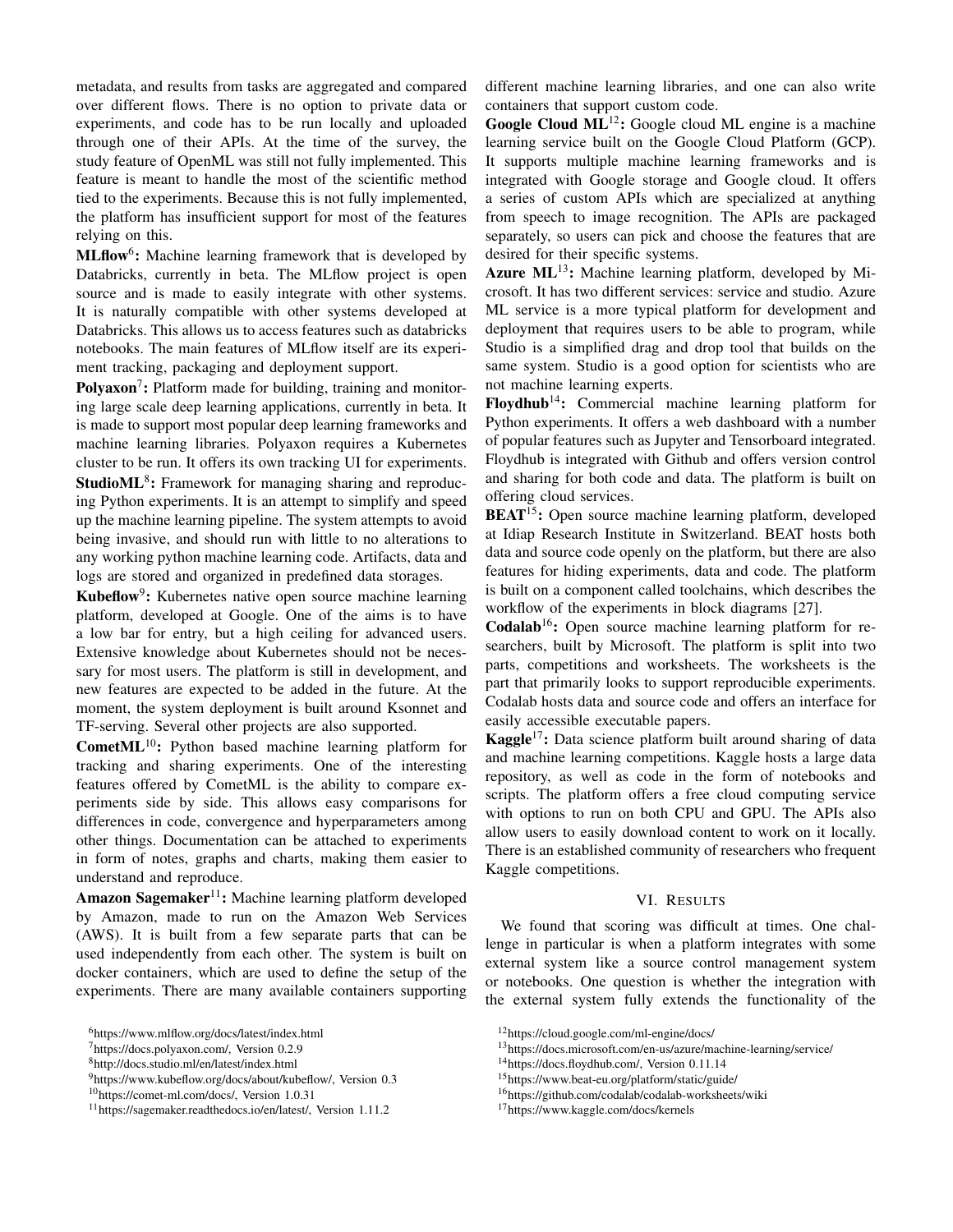

Fig. 1. Heat map showing which software platforms (rows) have the specified features (columns). Light blue indicates that the feature is supported, sea green indicates partially supported and orange that it is not supported.

machine learning platform. Another is whether the integration is actively supported or whether the support is more done as an afterthought, so that the usage feels unnatural. Notable external systems we found platforms using are Notebooks, Git, Tensorboard and docker. The solutions developed by the big tech companies Amazon, Google and Microsoft, integrate with already established infrastructure part of their cloud services, such as file storage and databases.

The results of the survey are illustrated in the heat map in figure 1. The vertical black lines in the figure divide the variables into the three factors, which shows that different platforms typically support use cases that align with the factors.

The heat map shows that all systems lack functionality for the variables data and code citation as well as analysis. Most of the systems also lack functionality for sharing code and data. Sharing code and data are features that typically are related to publishing research, and hence they are not necessarily important features for the commercial machine learning platforms developed for commercial businesses who typically do not want to share code and data. Floydhub, BEAT and Codalab are developed for researchers in order to support reproducibility, and they support data and code sharing natively. Kaggle is

mainly a platform for conducting and participating in machine learning competitions, and is therefore build for sharing code and data. Generating permanent URLs and making data sets and code citeable can be done using external services like Zenodo<sup>18</sup>, Figshare<sup>19</sup>, W3ID<sup>20</sup> and Datacite<sup>21</sup>.

Table II displays the external systems that are supported by the the surveyed platforms. These external systems include notebooks (ex. Jupyter), source code management (SCM) systems (ex. git and Github), Docker and Tensorboard. The support of external systems extend the desired functionality of the machine learning platforms not only by providing new functionality, but also supporting the same functionality in a new way. An example is code sharing, which can be provided as part of the the platform, but also through integrating with external repositories. Table III shows which variables are covered by the external systems we identified.

Notebooks: The integration with notebooks turned out to be particularly noticeable. As discussed earlier, a lot of

<sup>18</sup>https://zenodo.org

<sup>19</sup>https://figshare.com

<sup>20</sup>https://w3id.org

<sup>21</sup>https://datacite.org

<sup>22</sup>Source control management system such as Github.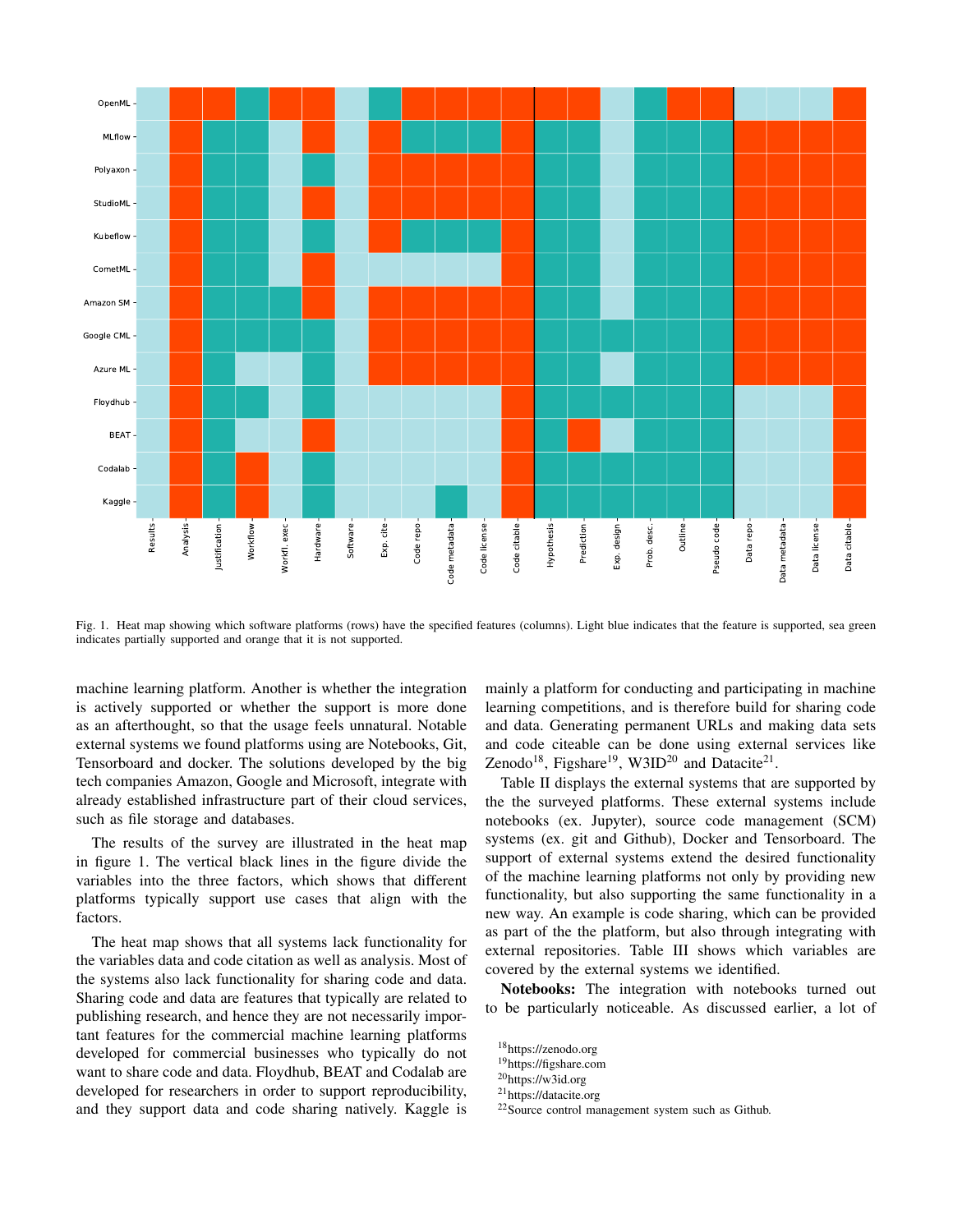#### TABLE II

CHECK MARKS INDICATE WHETHER A PLATFORM SUPPORT ONE OF THE EXTERNAL SYSTEMS AND A DASH INDICATES THAT IT DOES NOT. N/A INDICATES THAT WE DID NOT FIND ANHY INFORMATION ABOUT THIS.

|             | <b>Notebooks</b> | SCM <sup>22</sup> | Docker | Tensorboard |
|-------------|------------------|-------------------|--------|-------------|
| OpenML      |                  |                   |        |             |
| MLflow      |                  |                   |        |             |
| Polyaxon    |                  |                   |        |             |
| StudioML    |                  |                   |        |             |
| Kubeflow    |                  |                   |        |             |
| CometML     |                  |                   | N/A    |             |
| <b>ASM</b>  |                  |                   |        |             |
| GCML        |                  |                   |        |             |
| Azure ML    |                  |                   |        |             |
| Floydhub    |                  |                   |        |             |
| <b>BEAT</b> |                  |                   |        |             |
| Codalab     |                  |                   |        |             |
| Kaggle      |                  |                   |        |             |

TABLE III SHOWS THE VARIABLES THAT ARE COVERED THROUGH INTEGRATIONS WITH EXTERNAL SYSTEMS

| <b>System</b>    | Variables supported                             |
|------------------|-------------------------------------------------|
| <b>Notebooks</b> | Justification, Hypothesis, Prediction, Problem  |
|                  | Description, Outline and Pseudo code            |
| <b>SCM</b>       | Code repository, Code metadata and Code license |
| <b>Docker</b>    | Software dependencies                           |
| Tensorboard      | Workflow, Results                               |

the variables tied to the experiment and method are most easily satisfied through textual descriptions. This means that interfaces that allows the user to attach additional notes to the experiments will contribute a lot to the overall score of a platform. A number of platforms have notebooks as their only option for supporting this kind of documentation.

Among the platforms that integrate with notebooks (see table III), Floydhub is an exception. It allows for documentation be added in the experiment notes, but also offers the use of Jupyter notebooks, which can serve the same purpose. The ability of attaching notes to the experiments is also present in BEAT, Codalab and CometML. Polyaxon, StudioML, Kubeflow, Amazon SM, Google CML, Azure and Kaggle depend on notebook integrations to support the Method variables. The specific variables that are affected by these integrations are justification, hypothesis, prediction, experiment design, problem description, outline and pseudo code. To which degree these variables are supported could be debated, as the integration makes it possible to document the Method variables, but nothing more. As mentioned above, in general, we chose to assign partially supported when this was the case.

Source code management: Only MLflow, Kubeflow, CometML and Floydhub rely on integration with external systems for sharing code by integrating with Github. MLflow and Kubeflow (Argo CD) do not support open sharing of code. The support for license and code metadata are outsourced to Github, which only support this through allowing users to add files that contain this information.

Sharing of code and data brings a set of challenges with it. It is fair to assume that most developers will be versioning their code through some repository already. This means that any feature covering the same functionality will need to meet at least the same standards as what is already being used. Hence, integrating with common source control management systems is an advantage as users know how these work.

Software dependencies: Docker documents software dependencies and is implemented to some degree by most of the surveyed platforms, as a way of dealing with software dependencies. There is however a difference between how much direct interaction the user has with docker. Some of the platforms allow more freedom in using custom docker images, while others offer a selection of already installed images. We could not find information in the documentation for CometML about whether they use Docker for software dependencies, but tracking of software dependencies is supported.

Workflows: Workflows are most easily represented as graphs, and this is how Tensorboard support workflows. Graphs illustrating the workflows are automatically generated in Tensorboard, and this is a very good solution as it reduces manual work and the possibilities for errors. Tensorboard is integrated with several of the platforms, as illustrated in table II. Workflows are represented in other ways as well, and there is a variety in how this feature is implemented. Toolchains that is a part of the BEAT-platform represent workflows as block diagrams that have to be manually specified by the users. Text is also used for specifying Workflows in OpenML and CometML, and it is generated automatically. However, this requires deeper insight into the how the framework operates, and often the text output was massive and almost impossible to interpret.

Execution traces seem to be preserved by default for most of the systems, or at least be possible to preserve for the majority of the platforms. Amazon Cloudwatch and Google Stackdriver are examples of more advanced implementations of execution traces that allows for monitoring and alerts.

Data repositories: None of the surveyed platforms integrate with dedicated data repositories. Data is typically stored on servers or on cloud storage that are not intended for sharing data. Only Floydhub, BEAT, Codalab and Kaggle implement data sharing features.

Hardware specifications: The support for hardware specification is tied to the features provided by the cloud computing platforms. Kaggle, Floydhub and Codalab offers their own already configured machines. The hardware specification can be found within the appropriate systems documentation. Among these, Floydhub is the closest to a satisfactory solution, with multiple hardware options, and documentation that makes it relatively easy to pin down the specifications. We would still argue that the support is partial, as the information should be more detailed. Polyaxon, Kubeflow, Azure and Google CML all allow the configuration of clusters with Kubernetes. This is information that could and should be added automatically, but in some cases it is not.

Experiment citation: Experiment citation is one of the variables where we see the most variance between different platforms. The degree of support is largely up for interpre-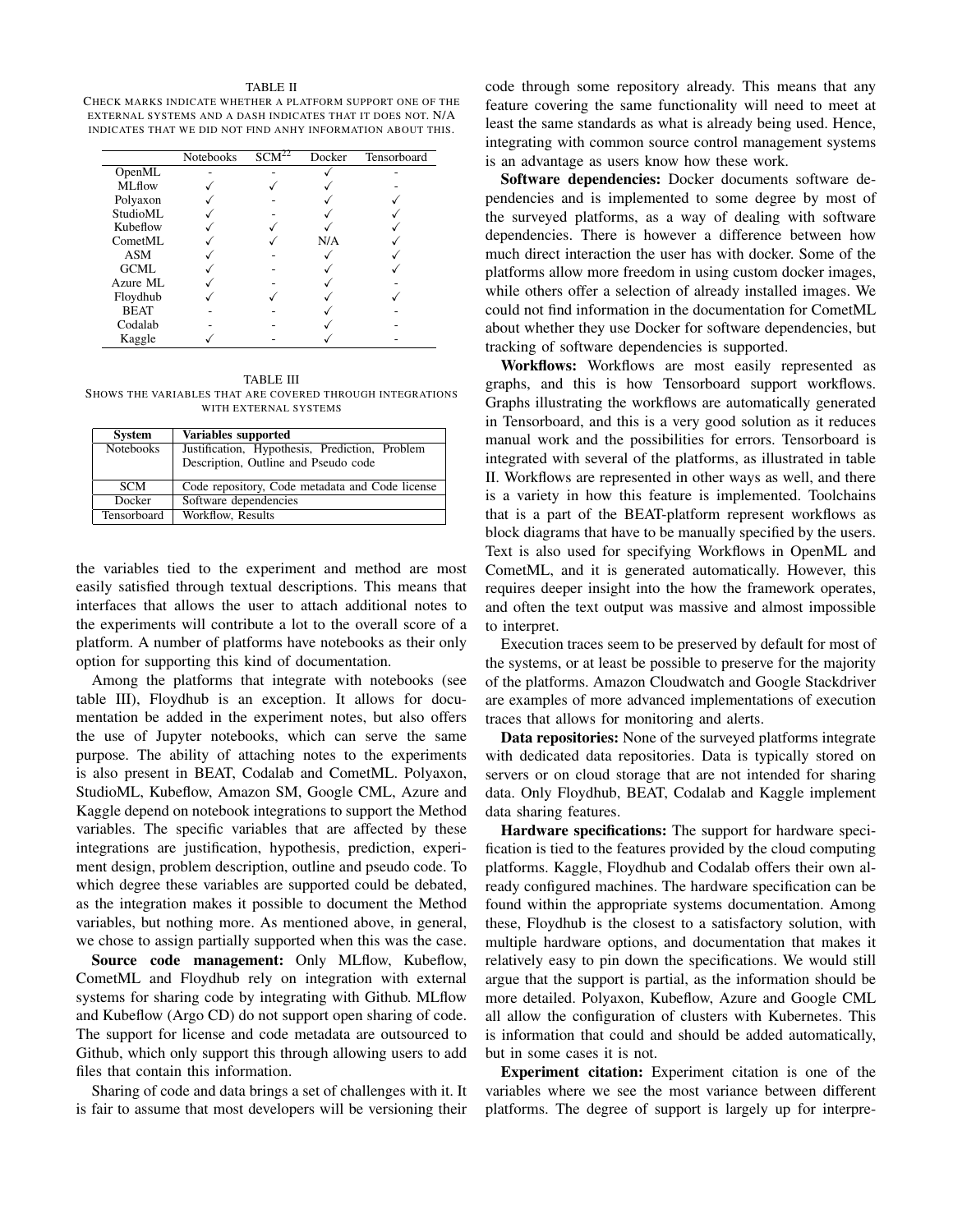TABLE IV MEAN OF THE VARIABLES OVER EVERY CATEGORY FOR EACH SYSTEM

| <b>Platform</b> | <b>Experiment</b> | Method | Data |
|-----------------|-------------------|--------|------|
| OpenML          | 0.25              | 0.17   | 0.75 |
| ML flow         | 0.42              | 0.58   | 0.00 |
| Polyaxon        | 0.38              | 0.58   | 0.00 |
| StudioML        | 0.33              | 0.58   | 0.00 |
| Kubeflow        | 0.50              | 0.58   | 0.00 |
| CometML         | 0.67              | 0.58   | 0.00 |
| Amazon SM       | 0.29              | 0.58   | 0.00 |
| Google CML      | 0.33              | 0.50   | 0.00 |
| Azure ML        | 0.42              | 0.58   | 0.00 |
| Floydhub        | 0.71              | 0.50   | 0.75 |
| <b>BEAT</b>     | 0.71              | 0.50   | 0.75 |
| Codalab         | 0.67              | 0.50   | 0.75 |
| Kaggle          | 0.63              | 0.50   | 0.75 |

TABLE V REPRODUCIBILITY METRIC SCORES FOR THE 13 PLATFORMS.

| <b>Platform</b> | R1F  | R2F  | R3F  |
|-----------------|------|------|------|
| OpenML          | 0.39 | 0.46 | 0.17 |
| ML flow         | 0.33 | 0.29 | 0.58 |
| Polyaxon        | 0.32 | 0.29 | 0.58 |
| StudioML        | 0.31 | 0.29 | 0.58 |
| Kubeflow        | 0.36 | 0.29 | 0.58 |
| CometML         | 0.42 | 0.29 | 0.58 |
| Amazon SM       | 0.29 | 0.29 | 0.58 |
| Google CML      | 0.28 | 0.25 | 0.50 |
| Azure ML        | 0.33 | 0.29 | 0.58 |
| Floydhub        | 0.65 | 0.63 | 0.50 |
| <b>BEAT</b>     | 0.65 | 0.63 | 0.50 |
| Codalab         | 0.64 | 0.63 | 0.50 |
| Kaggle          | 0.63 | 0.63 | 0.50 |

tation, as all the platforms that share the experiments openly support this to some degree. The clearest cut is platforms that has options to openly publish experiments against platforms that do not. Even if the private experiment can be shared with specific users on demand, the option to openly publish is primarily what we have looked for. That being said, the option of being able to share private experiments with only specific individuals do have its benefits, but they are less tied to reproducibility. There are platforms that do offer open sharing, but still have been assigned partially support. For example in the case of OpenML, this stems from citation of the experiment as a whole requires multiple links. This is likely to be resolved in the future with the addition of the studies feature, which did not work properly when we tested it. It is important that the experiment is easy to navigate, and gives a good overview, if it is to be cited.

Table IV shows the mean of the variables defining the factors for each of the systems. We can see that only five of the thirteen surveyed platforms score more than zero for all the factors. Table V lists the scores for each system on the three metrics that were defined above. The support for the data factor has a particularly large impact on the total score of R1 and R2, as so many systems lack this.

Figure 2 shows a scatter plot where each of the systems have been plotted with their R1F score on the x-axis, the R2F score on the y-axis and the size of the dot is scaled based on the R3F score. It shows three clusters, where the three



Fig. 2. Plot of platforms where R1 score is on the x-axis, R2 score is on the y-axis and R3 is represented by size.

platforms that have been developed to support reproducibility of machine learning results are in the cluster to the top right together with Kaggle. This cluster represent the leaders while the cluster down and left contains the generalist platforms that do not focus specifically on reproducibility. They still lack lots of functionality to fully support reproducible experiments. Curiously, the central cluster only contains one platform, which is OpenML. OpenML would be among the leading platforms if it had integrated with a source control management system and a notebook. Therefore, with some effort OpenML could be a leading reproducibility platform.

# VII. DISCUSSION

The heat map shows that the machine learning platforms clearly support running *experiments*, as most of them support or partially support most variables comprising the factor experiment. This is no surprise as they are developed for this exact use case. Most of these systems also support the factor method to some degree, but this is typically through integration with some sort of notebook, such as Jupyter. Hence, this factor is mostly partially supported. Only OpenML, Floydhub, BEAT, CodaLab and Kaggle of the machine learning systems support the factor Data. This factor is mostly covered by data and/or code repositories only.

What is striking is that none of the platforms that are most commonly used by industry and academia, such as the offerings by Amazon, Google and Microsoft, support the three factors that comprise reproducibility. This means that the results generated by software systems that are being developed for research and commercial products with a high probability are not reproducible.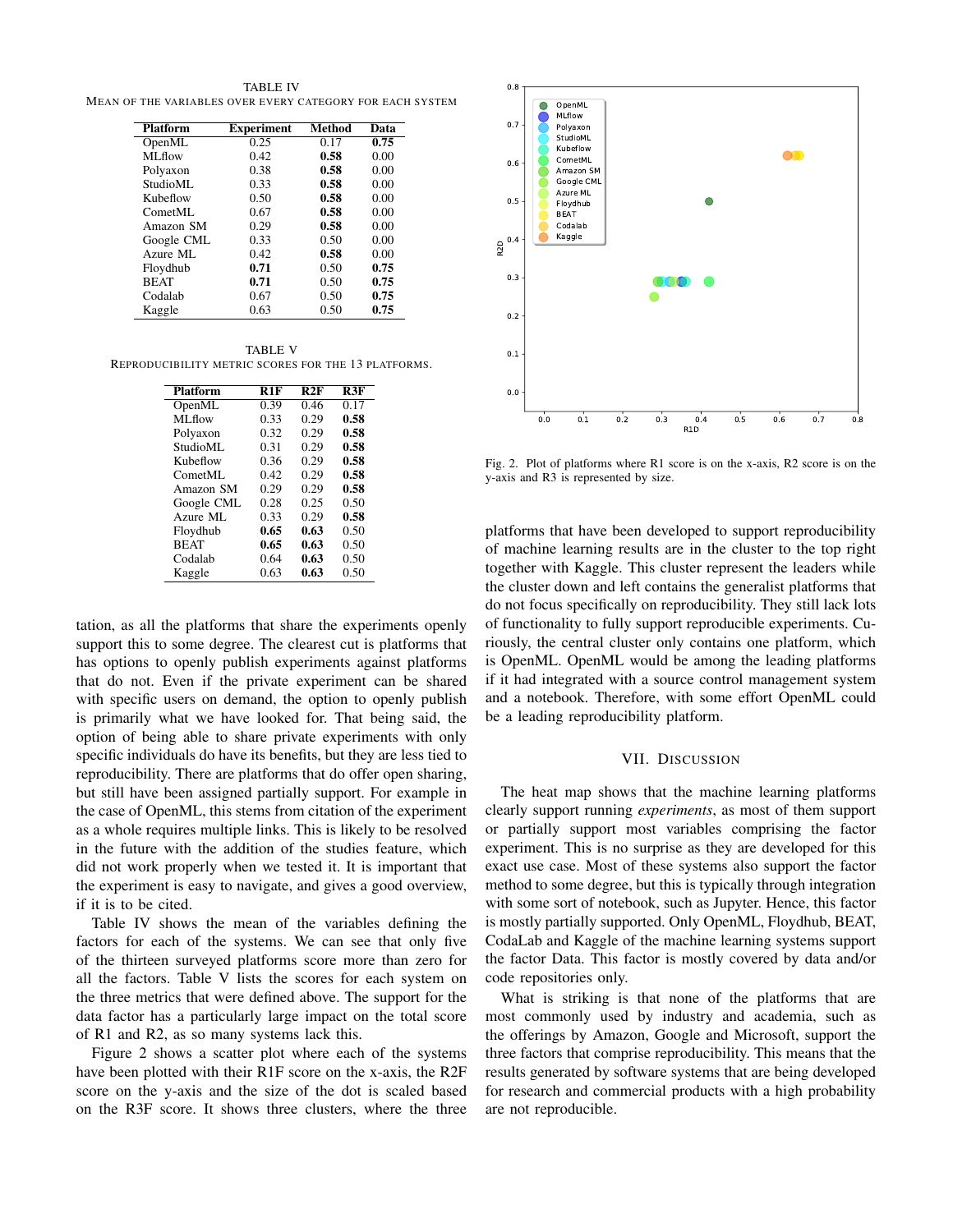One aspect that we have not assessed is how practical and user friendly it is to use the different systems. Usability is not easy to quantify and is also subject to subjectivity. What is deemed usable for some are not deemed usable for others. While a platform can technically fully support reproducibility according to this method and analysis, it is possible usability is lost in the way the variables are implemented as features. Some of the systems provide high flexibility in configuration while others do not. Flexibility is also a characteristic of a system that will attract some power users, but for others this only adds complexity and will thus repel them. Both flexibility and usability have not been assessed as these characteristics are hard if not impossible to quantify in an objective manner.

An aspect that is not properly reflected by the factor data is the level of which data can be supported. Limitations tied to the size and type of data that can be stored in a data repository can potentially render the features obsolete if they do not match the required standard of the experiment. If the data is to be updated at any point, data versioning is also important. Data very often change over time. Some data is pre-processed and the pre-processing method might change and with it the data. Also, samples may be added or removed, which is often the case, also in published data sets.

It is important that the platforms do not get in the way of development machine learning systems, as the main reason professionals use them in the first place is to increase the efficiency of the machine learning pipeline. The platform should support an improve the development of machine learning systems. The value of machine learning platforms should not only be to document the experiment for colleagues and independent researchers in order to enable reproducibility. It is important that the value of using the systems outweigh the cost of setting them up for the end user. Keeping track of workflows, which performance metrics are used as well as hyperparameters, which data and code were used are all important parts of the development process, as they support identifying hard-to-find machine learning bugs. According to Irakli Loladze, a matematical biologist, ensuring that the research is reproducible increases time spent on a project by 30% [1]. How these numbers compare with the numbers for computer science is not clear. However, by developing software solutions that support reproducibility, we should be able to reduce the overhead by adding features that takes care of the reproducibility automatically.

Code very often change hands in the industry while this is not necessarily the case for researchers. It is not necessarily the same person who creates the model who will deploy it and later maintain it. Companies do not work on static data sets, but their data sets typically changes all the time. Also, performance of machine learning models often have a direct correlation to the earnings of a company. Hence, making sure the results of experiments are reproducible is something that should be an important aspect of machine learning systems developed for the industry. Surprisingly, the platforms that are developed for and used by the industry do not support reproducibility very well.

Deployment and serving of the created models are also important parts of commercial machine learning projects. Several of the surveyed platforms, particularly the larger commercial ones focus more on this. This feature was not taken into account in the survey, as it is not relevant for reproducing the results. Good software development practices are important for industry, also when it comes to machine learning systems, as these are considered as the high interest credit cards of software development [28].

The majority of the reviewed systems are still in development, some even in alpha. This means that the likelihood of more features being added is rather high. Several of the systems are also open source, allowing for a larger community to improve them. None support persistent URLs, which have been recommended in several papers. The main reason for this is probably that this is a niche feature, as even researchers do not often share data.

There are many challenges tied to implementing integrated systems that support reproducibility. The field of AI utilizes many different software tools, which can be difficult to provide up to date support for. There is a large diversity in programming languages and data sets, and results can vary from the smallest change in experimental setup as demonstrated by Hong et al. [8].

Different platforms end up having different use cases, and this context is important when evaluating them. For example, MLflow can be utilized as a component in a commercial machine learning pipeline, but can also be used on its own. It is also fair to note that there are many other features that are not necessarily tied to reproducibility, which are important for scientists making the choice of the toolsthat suits them best. Some of these include: availability, computational efficiency, security, cost, scale, language and library support, ease of use, learning curve and supported systems. The importance of these factors will depend on the user, and is therefore difficult to objectively analyze.

## VIII. CONCLUSION AND FUTURE WORK

Based on the results of this assessment, BEAT and Floydhub supports reproducible machine learning experiments the best as they have the highest R1F scores at 0.65. Codalab and Kaggle are close with scores 0.64 and 0.63 respectively.

This is clearly shown in figure 2 where these four systems cluster together in the top right corner. These are all systems that are developed to support reproducible results, so this should be expected. The machine learning systems developed by Amazon, Google and Microsoft that have the most users do not compare well with scores 0.29, 0.28 and 0.33 respectively. Future work includes implementing experiments and run them on the top scoring platforms and in this way evaluate usability and flexibility. We would also like to investigate proper weights of variables in the reproducibility metrics.

### ACKNOWLEDGMENTS

This work has been carried out at the Norwegian Open AI Lab at the Norwegian University of Science and Technology, Trondheim, Norway.